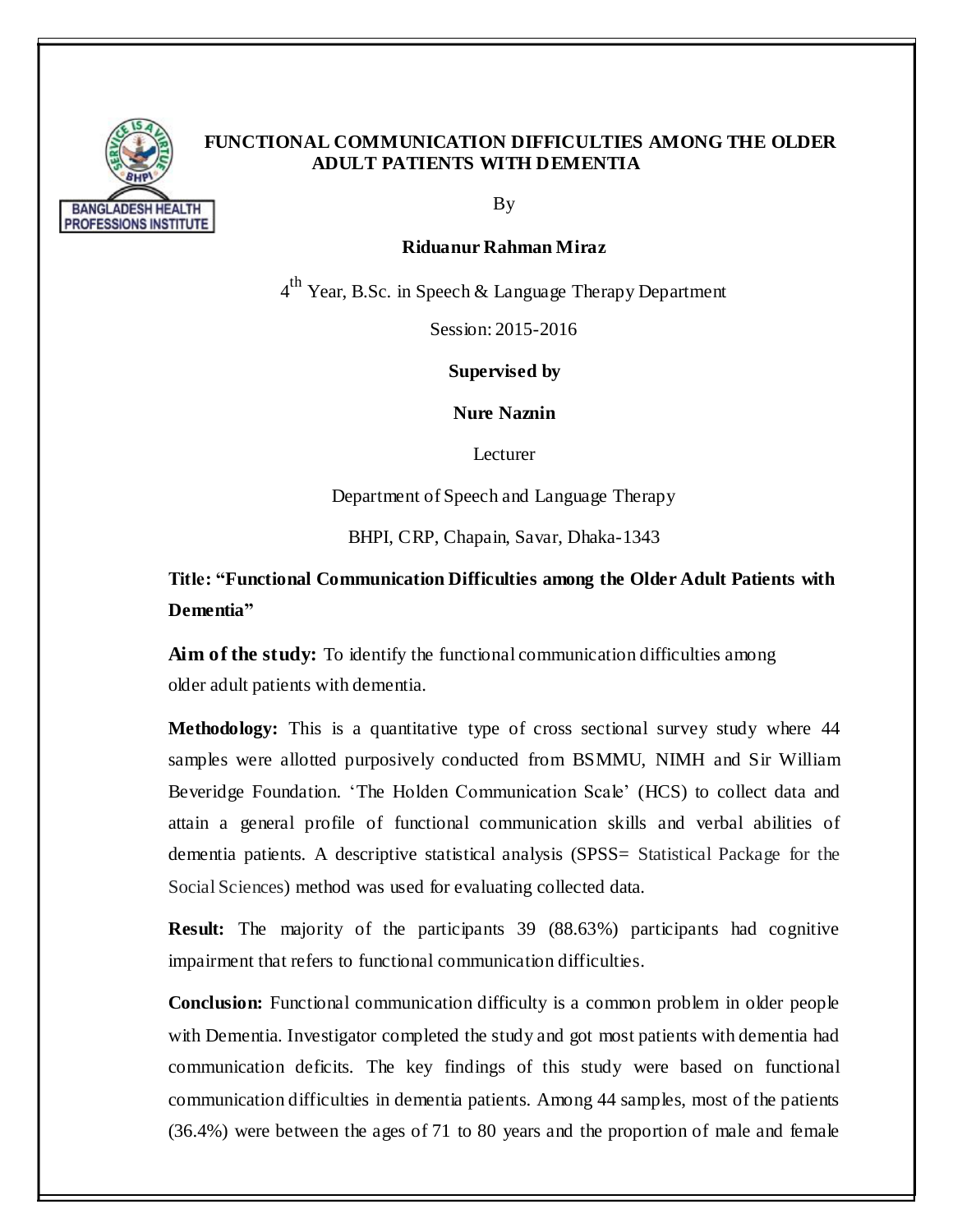participants was 61% (27) and 39% (17) respectively. Male to female ratio was 1.5:1, that refers the majorities of respondents were male. The current study also showed that the maximum number of participants 36.4% (16) were well educated. In this study most of the participants (78.04%) were diagnosed with severe cognitive deficit or dementia.

According to HCS score among 44 participants, (78.04%) participants had functional communication difficulties.

# **Limitation**

This is the first primary study on functional communication difficulties among older adult patients with dementia in Bangladesh. So there were some limitations and impediments during conducting the study in different aspects.

- This study is an academic research project and the investigator got a short period to conduct the study so the sample was purposefully selected. This study had been conducted at the NIMH, Sir William Beveridge Foundation and BSMMU which are tertiary level hospitals and organizations for dementia patients in Bangladesh. Due to a short period, the investigator could not collect data from the other institutes.
- The investigator has had to find most of the participants' residence to reach them, as the patients with dementia are not kept admitted to the hospitals. That was a matter of high cost. Investigator did not get any financial support to conduct the study that is why it was not possible to move further and gather more participants from areas around Dhaka.
- There was a minor number of participants to find out functional communication difficulties among patients with dementia. Due to the lack number of the participants, the external validity of the study decreased. Time and resources were limited that put a great impact to generalize the results.
- The Investigator came to know that some of the patients with dementia had passed away while conducting study over the phone, so that information of the participants had to be considered as void.

Moreover, the study involved a considerable size of data and variables; as this was a part of the investigator's learning process, statistical analysis and interpretation could have been better.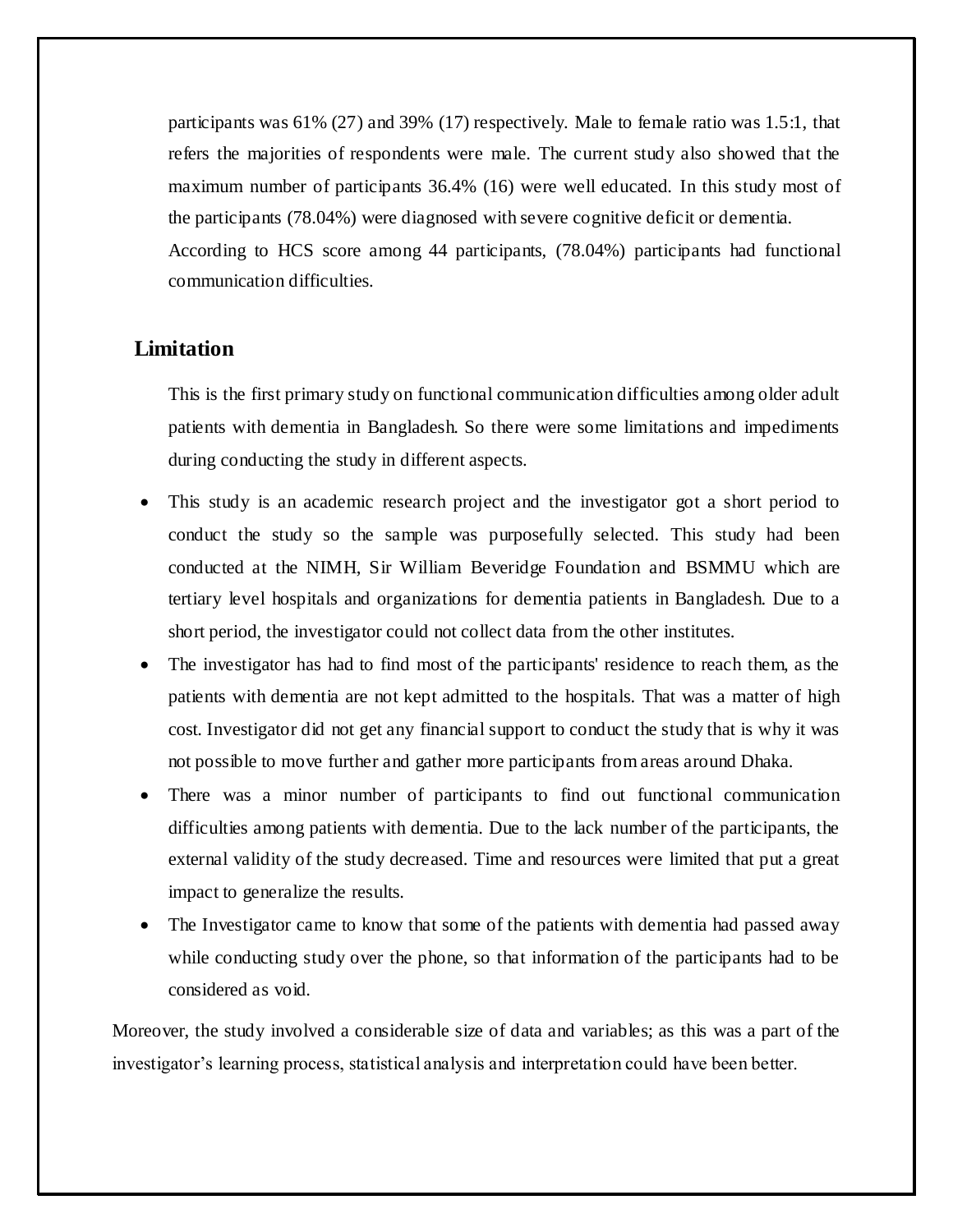### **Recommendation**

During conducting the study, investigator found that functional communication difficulties occurs among older adult people with dementia. This study was done with only 44 participants as sample for conducting the study. So, it is suggested to increase the quantity of the sample as well as study location for further study on this topic. Purposive sampling was used to select participants and study place. So further study can be conducted by simple random sampling.

#### **Further study could be conducted on:**

- Further study can be conducted by increasing the number of the participants and changing the study location so the more impact will come in context of Bangladesh.
- Further study can be conduct on the quality of life of the Dementia patient with Communication difficulties.
- More detailed Language Impairments among progressive Dementia patients.
- Further study Cognitive Behavioral Therapy (CBT) effects among the older person with dementia can be conducted.
- A study can be done on investigating the effects of communication problems on burden of the caregivers.
- Further study can be done on the aspects of Speech and Language Therapy service among the caregivers of dementia patients.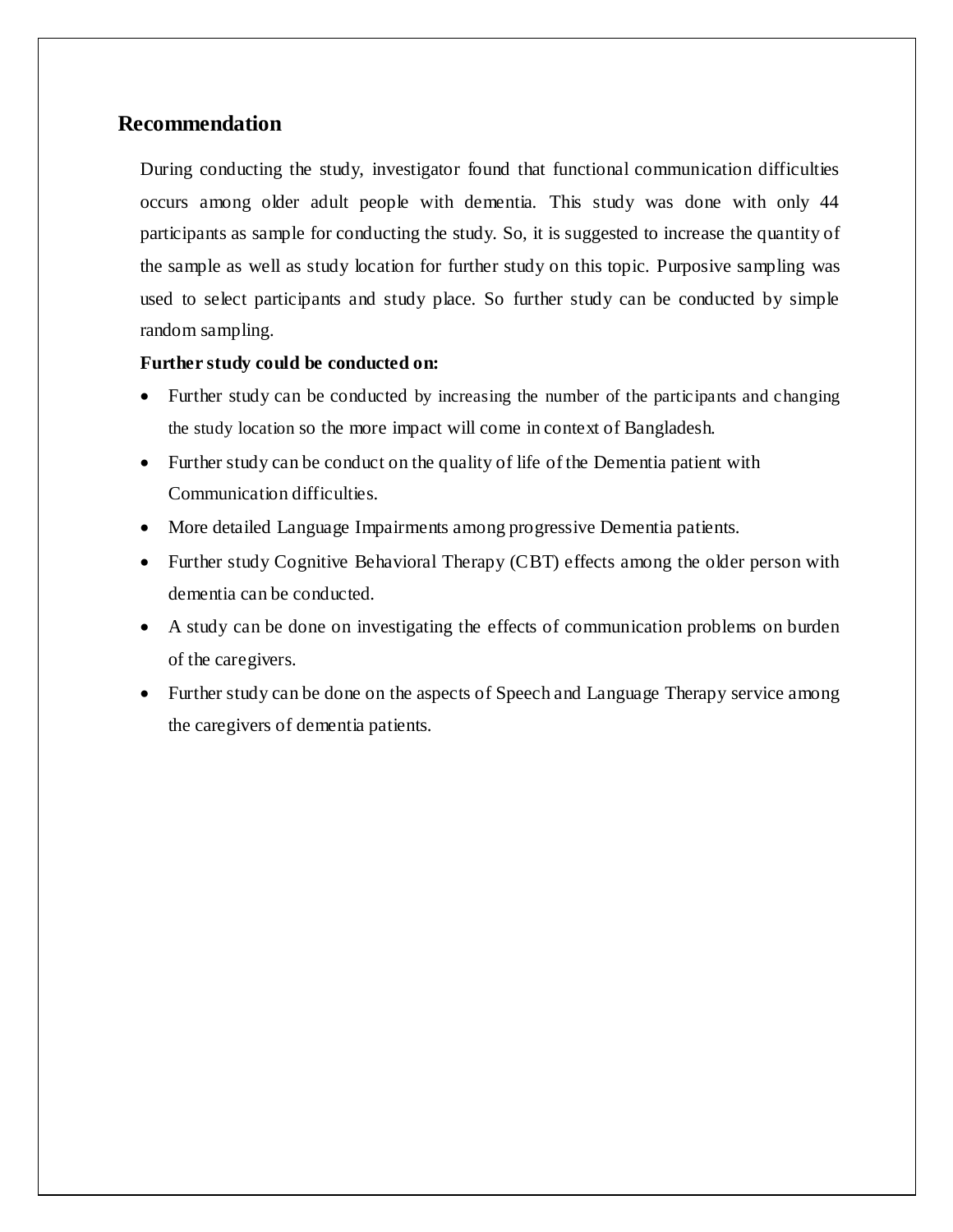## **References:**

- Alzheimer's Association. (2013). 2013 Alzheimer's disease facts and figures. *Alzheimer's & Dementia, 2*, 208-245. doi:10.1016/j.jalz.2013.02.003
- Alzheimer's Association. (2017). Alzheimers/Dementia in Bangladesh. Retrieved January 10, 2020, from https://www.worldlifeexpectancy.com/bangladesh-alzheimers-dementia
- Alzheimer's Association. (2019). *What Is Dementia?* Retrieved from alz.org: https://www.alz.org/alzheimers-dementia/what-is-dementia
- American Speech-Language-Hearing Association. (2020). Definition of Communication and Appropriate Targets. Retrieved January 30, 2020, from https://www.asha.org/NJC/Definition-of-Communication-and-Appropriate-Targets/
- ASHA. (2019). *Dementia: Treatment - ASHA*. Retrieved from ASHA: https://www.asha.org/PRPSpecificTopic.aspx?folderid=8589935289&section=Treatment
- Badarunisa, M. B., Sebastian, D., Rangasayee, R. R., & Kala, B. (2015). *ICF-Based Analysis of Communication Disorders in Dementia of Alzheimer's Type. Dementia and Geriatric Cognitive Disorders Extra, 5(3), 459–469.* doi: 10.1159/000441183
- Bailey, D. M. (1997). *Research for health professional* (2<sup>nd</sup> ed.). Philadelphia: F. A. Davis Company
- Banovic, S., Zunic, L., & Sinanovic, O. (2018). Communication Difficulties as a Result of Dementia. Materia Socio Medica, 30(2), 221. doi:10.5455/msm.2018.30.221-224
- Bordens, K. S., & Abbott, B. B. (2002). *Research design and methods: A process approach*. McGraw-Hill.
- Bowling, A. (2014). *Research methods in health: investigating health and health services*. McGraw-Hill Education (UK).
- Bordens, K. S., & Abbott, B. B. (2002). *Research design and methods: A process approach*. McGraw-Hill. Retrieved from https://psycnet.apa.org/record/2001-18329-000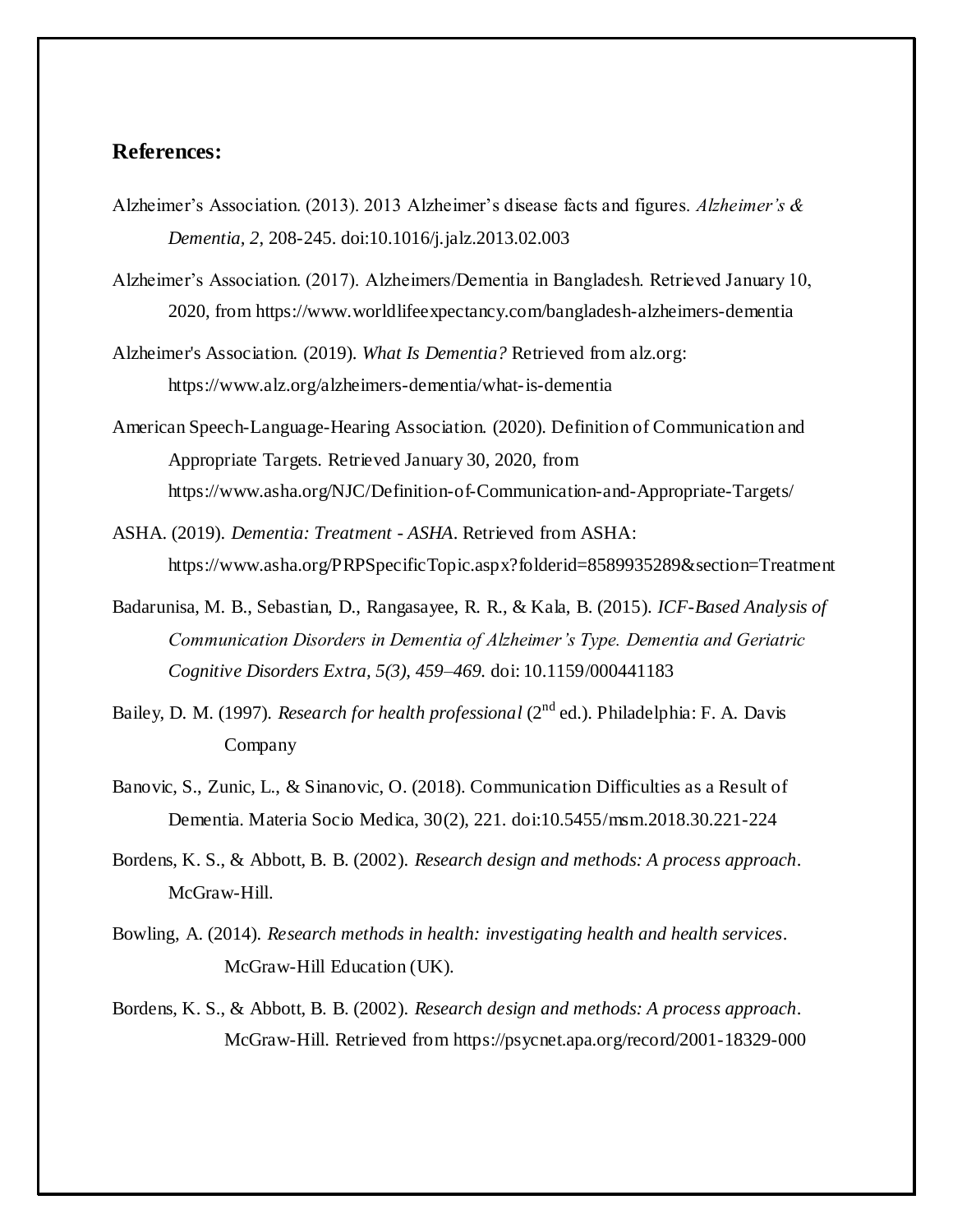- Caramelli, P., Mansur, L. L., & Nitrini, R. (1998). Language and Communication Disorders in Dementia of the Alzheimer Type. Handbook of Neurolinguistics, 463–473. doi:10.1016/b978-012666055-5/50036-8
- Chandra, V., Ganguli, M., Pandav, R., Johnston, J., Belle, S., & DeKosky, S. T. (1998). Prevalence of Alzheimer's disease and other dementias in rural India: the Indo-US study. Neurology, 51(4), 1000-1008. doi: 10.1212/WNL.51.4.1000
- Chang , C. C., & Roberts, B. L. (2008, September 13). Feeding difficulty in older adults with dementia. *Journal of Clinical Nursing, 17*(17). doi: https://doi.org/10.1111/j.1365- 2702.2007.02275.x
- De Vries, K. (2013). *Communicating with older people with dementia. Nursing Older People, 25(4), 30–37.* doi:10.7748/nop2013.05.25.4.30.e429
- Easterling, C. S., & Robbins, E. (2008). Dementia and Dysphagia. *Elsevier, 29*(4), 275-285. doi:https://doi.org/10.1016/j.gerinurse.2007.10.015
- Frazier-Rios, D., & Zembrzuski, C. (2007). Communication difficulties: assessment and interventions in hospitalized older adults with dementia. *Try This: Best Practices in Nursing Care for Hospitalized Older Adults With Dementia.*
- Fraenkel, J. R., & Wallen, N. E. (2000). How to design and evaluate research in education New York: McGraw.
- Hatcher, S. (2000). Dementia in advanced age led to higher mortality rates and shortened life. Evidence-Based Mental Health, 3(2), 57–57. doi:10.1136/ebmh.3.2.57
- Hancock, G. A., Woods, B., Challis, D., & Orrell, M. (2006). The needs of older people with dementia in residential care. *International Journal of Geriatric Psychiatry: A journal of the psychiatry of late life and allied sciences*, *21*(1), 43-49.doi:10.1002/gps.1421
- Haq, A. I., Sarkar, M., Roy, S., & Alam, M. F. (2017, June 7). Dementia among older patients attending National Institute of Mental Health (NIMH), Dhaka, Bangladesh. *Bangladesh Journal of Psychiatry, 29(1)*, 5-9. Retrieved from https://doi.org/10.3329/bjpsy.v29i1.32744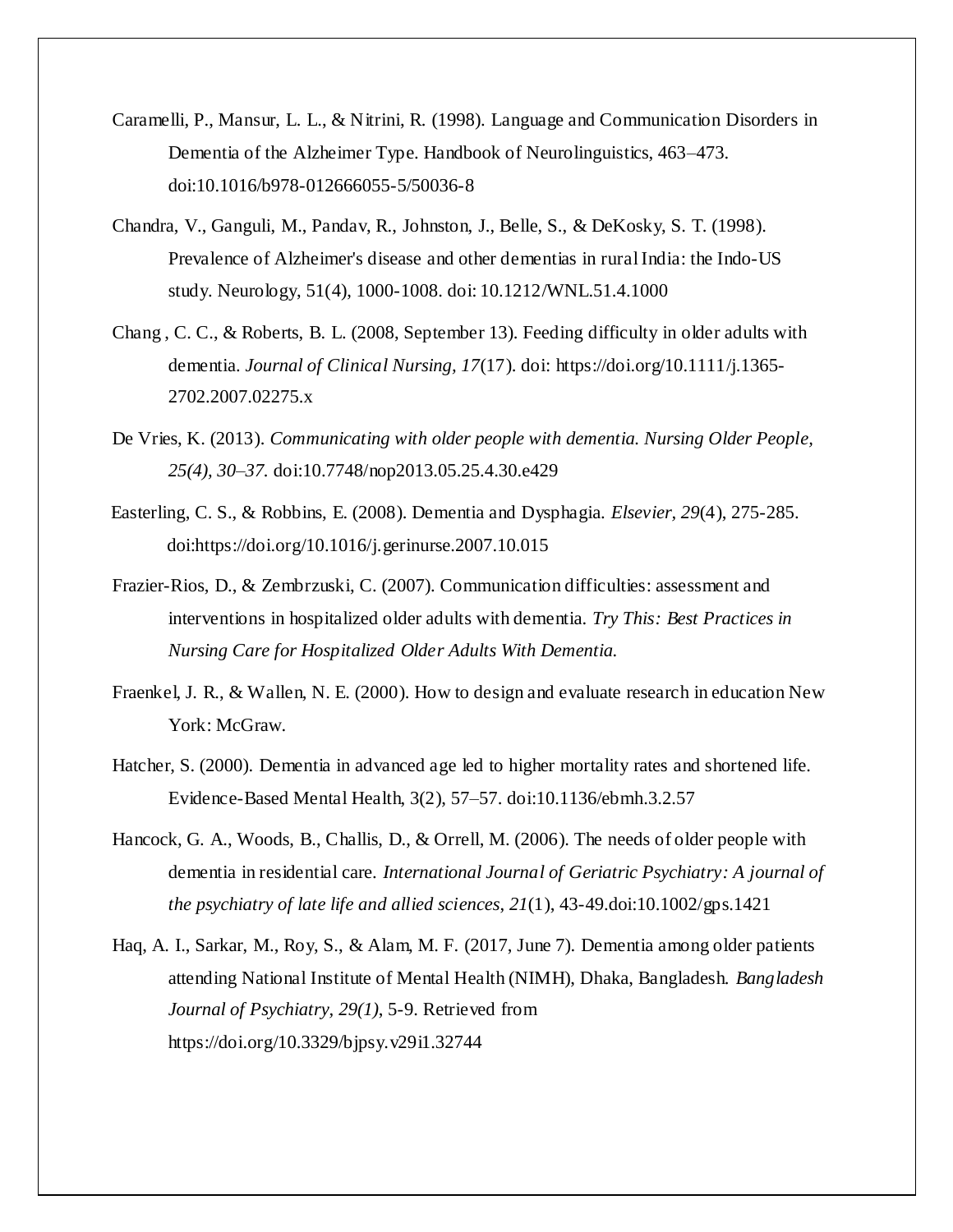- Hicks, C. M. (2000). *Research methods for clinical therapists* (3<sup>rd</sup> ed.). London: Churchill Livingstone.http://www.dementiabangladesh.org/index.php?option=com\_content&view= article&i d=172&Itemid=726
- Hoffman, J. M., Yorkston, K. M., Shumway-Cook, A., Ciol, M. A., Dudgeon, B. J., & Chan, L. (2005). Effect of communication disability on satisfaction with health care. *American Journal of Speech-Language Pathology*, 14(3):221–8. doi: 10.1044/1058-0360(2005/022)
- Hulko, W. (2009). From 'not a big deal'to 'hellish': experiences of older people with dementia. Journal of Aging studies, 23(3), 131-144.
- Karen, D., Sarah, C., & Holland, T. (2015, April). Dementia and People with Intellectual Disabilities. *Royal College of Psychiatrists*. Retrieved from https://docplayer.net/300962- Dementia-and-people-with-intellectual-disabilities.html
- Kasper, G., & Rose, K. R. (2002). Pragmatic Development in a Second Language. *Language Learning: A Journal of Research in Language Studies*, *52*, 1.
- Martin, P., Anders, W., Maëlenn, G., & Gemma, C. (2015). *World Alzheimer Report 2015.* London: Alzheimer's Disease International. Retrieved from https://www.alz.co.uk/research/worldalzheimerreport2015summary
- McCullagh, D., C., Craig, D., McIlroy, S. P., & & Passmore, A. P. (2001). Risk factors for dementia. *Advances in Psychiatric Treatment, 7*, 24-31. doi: 10.1192/apt.7.1.24
- McKhann, G., Knopman, D., Chertkow, H., Hyman, B., Jack Jr, C., Kawas, C., & Mohs, R. (2011). The deagnosis of dementia due to Alzheimer's desease: Recommendations from the National Institute on Aging-Alzheimer's Association workgroups on diagnostic guidelines for Alzheimer's disease. *Alzheimer's & dementia*(7 (3)), 263-269. doi:10.1016/j.jalz.2011.03.005
- Miller, C. A. (2012). Communication Difficulties in Hospitalized Older Adults with Dementia. *AJN The American Journal of Nursing, 108*(3), 58-66. Retrieved from https://journals.lww.com/ajnonline/Fulltext/2008/03000/Communication\_Difficulties\_in\_ Hospitalized\_Older.28.aspx
- Miller, C. A. (2012). Nursing for Wellness in older adult. *Lippincott Williams & Wilkins*, 94-95. Retrieved from https://www.academia.edu/27665300/miller\_Nursing\_for\_Wellness\_in\_older\_adult.pdf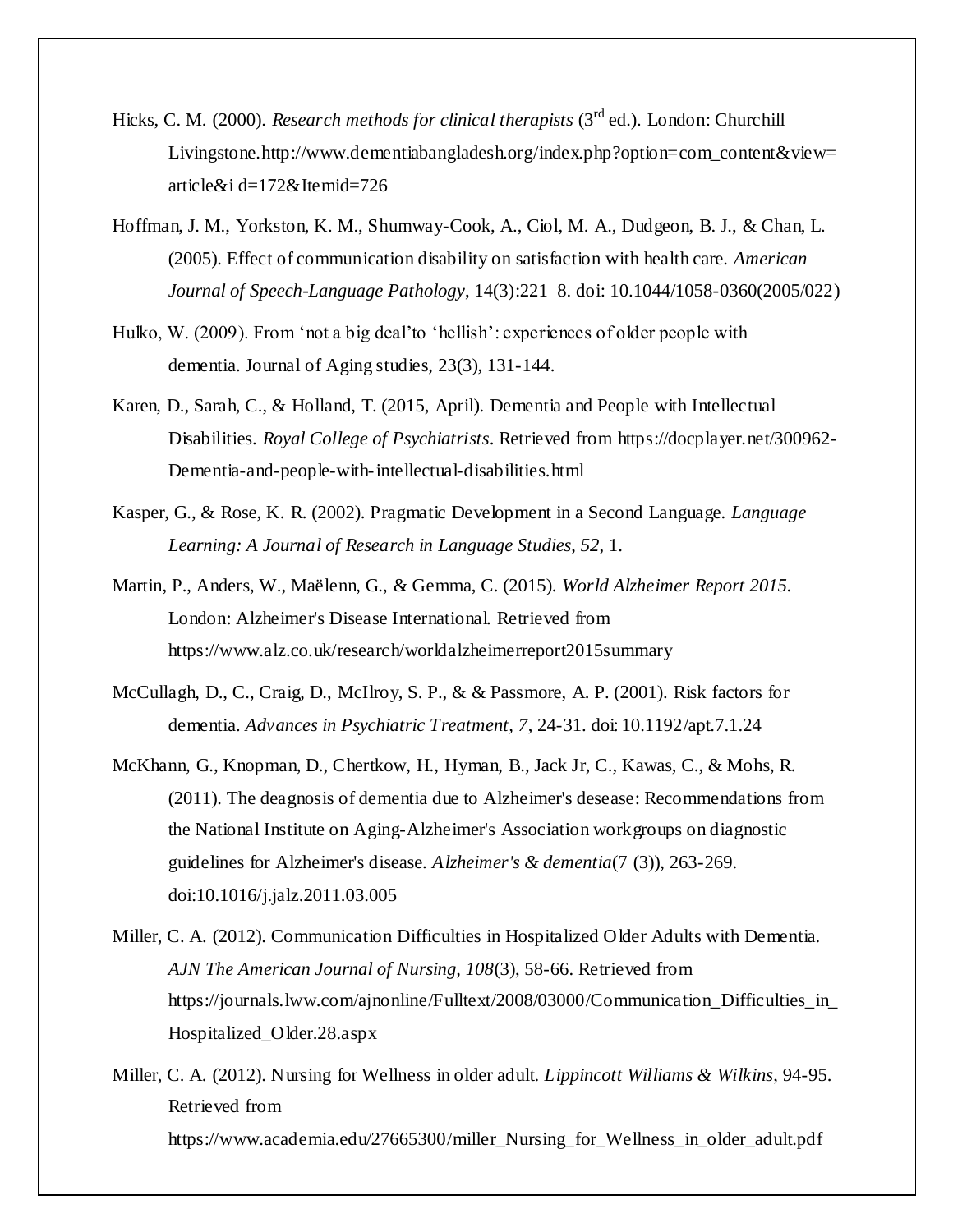- McCullagh, D., C., Craig, D., McIlroy, S. P., & & Passmore, A. P. (2001). Risk factors for dementia. *Advances in Psychiatric Treatment, 7*, 24-31. doi: 10.1192/apt.7.1.24
- McKhann, G., Knopman, D., Chertkow, H., Hyman, B., Jack Jr, C., Kawas, C., & Mohs, R. (2011). The deagnosis of dementia due to Alzheimer's desease: Recommendations from the National Institute on Aging-Alzheimer's Association workgroups on diagnostic guidelines for Alzheimer's disease. *Alzheimer's & dementia*(7 (3)), 263-269. doi:10.1016/j.jalz.2011.03.005
- Maxim, J., & Bryan, K. (2006). *Communication Disability in the Dementias.* London and Philadelphia : Whurr Publishers Limited. Retrieved from https://www.researchgate.net/profile/Vari\_Drennan/publication/38176431\_Managing\_de mentias\_in\_primary\_care/links/00b7d52b2887a72963000000/Managing-dementias-inprimary-care.pdf
- Nichols, E., Szoeke, C. E. I., Vollset, S. E., Abbasi, N., Abd-Allah, F., Abdela, J. … Asgedom, S. W. (2018). Global, regional, and national burden of Alzheimer's disease and other dementias, 1990–2016: a systematic analysis for the Global Burden of Disease Study 2016. The Lancet Neurology. doi:10.1016/s1474-4422(18)30403-4
- Palmer, K., Kabir, Z. N., Ahmed, T., Hamadani, J. D., Cornelius, C., Kivipelto, M., & Wahlin, Å. (2014). Prevalence of dementia and factors associated with dementia in rural Bangladesh: data from a cross-sectional, population-based study. International psychogeriatrics, 26(11), 1905-1915. doi: 10.1017/S1041610214001392
- Prince, M., Bryce, R., Albanese, E., Wimo, A., Ribeiro, W., & & Ferri, C. P. (2013). The global prevalence of dementia: A systematic review. *Alzheimer's & Dementia, 9(1)*, 63-75. Retrieved from http://dx.doi.org/10.1016/j.jalz.2012.11.007
- Rahman, M., Tajmim, A., Ali, A., & Sharif, M. (2017). Overview and Current Status of Alzheimer's Disease in Bangladesh. *Journal of Alzheimer's Disease Reports*, 27-42. doi:10.3233/ADR-170012
- Rongve, A., Soennesyn, H., Skogseth, R., Oesterhus, R., Hortobágyi, T., Ballard, C., & Aarsland, D. (2016). Cognitive decline in dementia with Lewy bodies: a 5-year prospective cohort study. BMJ open, 6(2), e010357. doi: 10.1136/ bmjopen-2015-010357